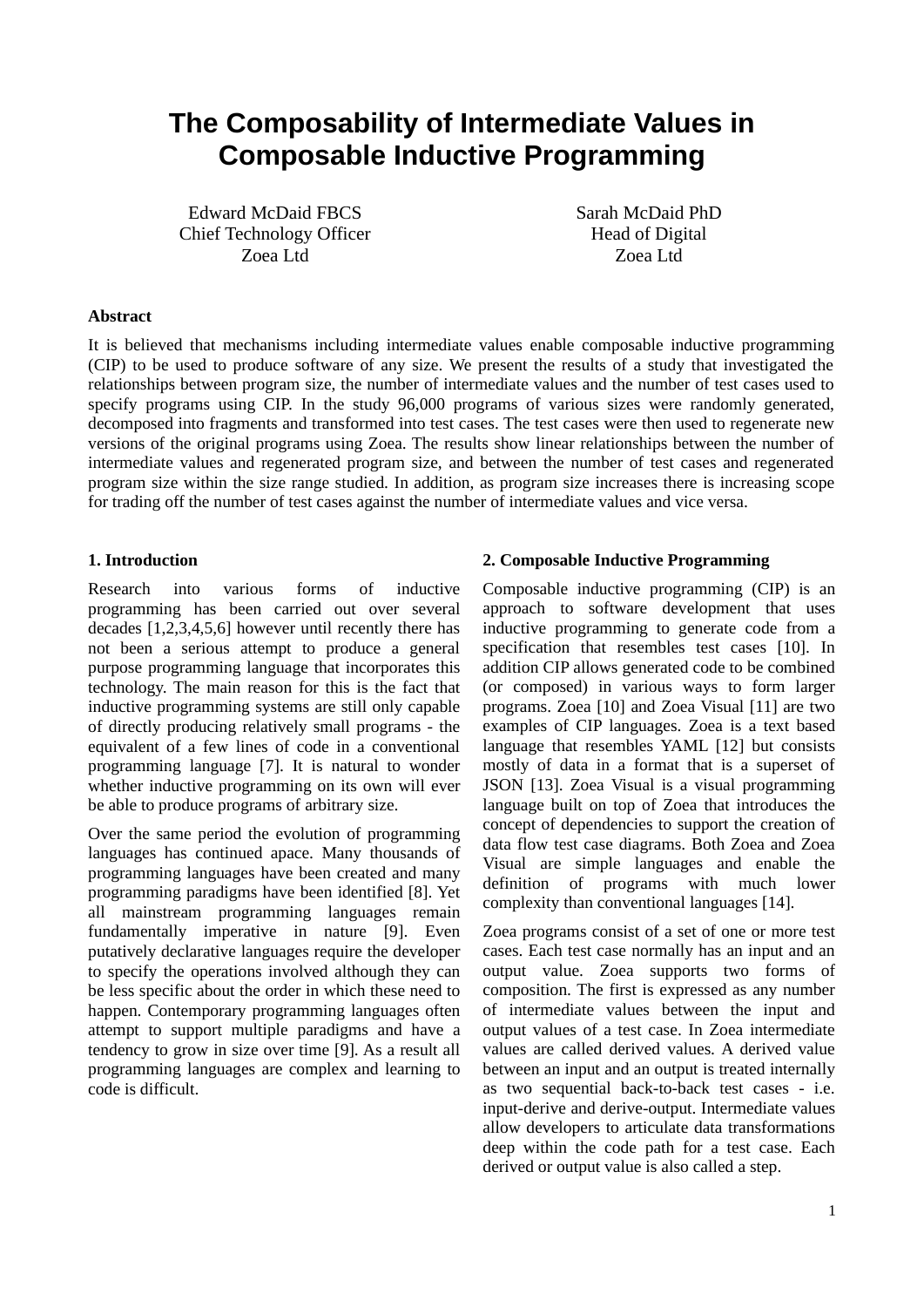Zoea also supports composition at the program level through the 'use' relationship. When we define a program in Zoea we can suggest that it incorporates (or uses) one or more existing Zoea programs. This causes the Zoea compiler to temporarily treat the specified existing programs as additional instructions in the instruction set for its internal virtual machine. Zoea will therefore try to incorporate the code for the existing programs into the solution for the new program - if it can. This is similar to the concept of import in many conventional programming languages but without any specific indication of where in the solution the imported code should actually be used. Zoea programs that use other programs can form a hierarchy of any size.

Zoea Visual also supports intermediate values and the use relationship but introduces an additional form of composition called subsidiary test cases. A subsidiary test case is an embedded test case diagram that represents a piece of code in a similar way to intermediate values. Unlike intermediate values the subsidiary test case can be highly complex and internally can comprise any number of steps and dependencies. It can also have any number of test cases and can use completely different values from the test case in which it is embedded. This allows complex logic to be expressed with a linear rather than exponential number of test cases. Subsidiary test cases can also form a hierarchy of any size.

It is believed that composition enables CIP to be used to create programs of any size [10]. This is because composition can be used in conventional programming languages to combine small fragments of code such as methods and classes into very large codebases. Absolute limits such as maximum class size in Java [15] do exist in conventional languages but are rarely encountered by developers in practice.

Given that CIP languages and the CIP paradigm are very different from their conventional programming predecessors it would be useful to have more empirical evidence that composition in CIP works beyond simple examples. Also, there is currently little experience in the use of CIP as a software development approach. It would be useful to understand how different numbers of intermediate values affect the numbers of test cases required to produce a program and so on.

# **3. Study Approach**

The high level objective of the study was to obtain and analyse statistics relating to program size, number of intermediate values and number of test cases for a set of programs produced using CIP. The high level

strategy to achieve this was to produce many programs of different sizes with different numbers of intermediate values and different numbers of test cases and to look for any patterns that might be present in the data.

CIP is a new approach and at the time of writing CIP languages are not yet generally available. As a result relatively little Zoea code exists beyond regression tests and examples - most of which are small and focussed on demonstrating specific language features. Also, there are currently very few software developers with any practical experience in CIP.

Given the study would require many programs and that a significant proportion of these programs would need to be non-trivial in terms of size an approach based on the random generation of programs was adopted. Random generation also helps to reduce any risk of selection or confirmation bias that might arise in programs that were otherwise specified and coded manually.

Figure 1 provides an overview of the process used in the study. Program generation was carried out by a separate application which was specifically built for the purpose. In order to minimise any risk of cross-talk with the Zoea compiler the only existing software element from the Zoea codebase that was reused was the Zoea Internal Language (ZIL) interpreter. This was used to run randomly generated programs and to obtain output results from test cases. The ZIL code that Zoea produces internally is very similar to conventional programming languages in many respects.

Program generation simply used a list of ZIL instruction names and the number of arguments that each of these requires. It also used a random data set that included a large number of random data values of each data type. Random values were used as constant instruction arguments in generated code and also as the input values for generating test cases.

Assembly of each random program was initiated with a budget which is an integer representing the maximum Halstead length [16] of the required program (total number of operators + total number of operands). Instructions and arguments were selected randomly and the process also invoked itself recursively to produce nested code. At each stage the budget was decremented as appropriate and the process was complete when the budget was exhausted. The simple way in which this was implemented meant that generated programs were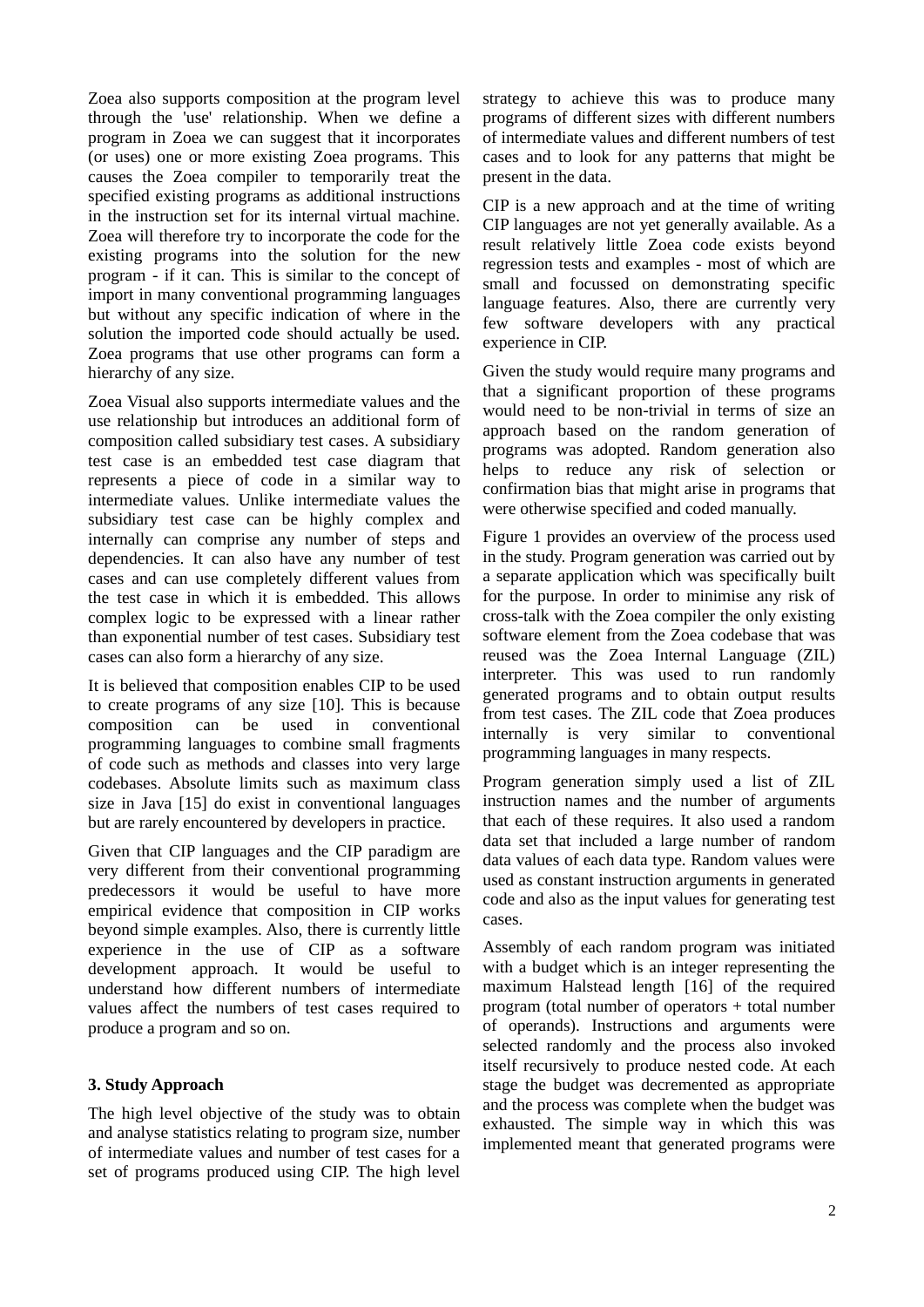

often smaller but never larger than the specified budget.

Each random program that was produced was evaluated to determine whether it worked. A program was deemed to work if:

- It could be executed by the ZIL interpreter;
- No exceptions were thrown;
- It produced results for a set of random inputs;
- The results were not always the same;
- At least one of the results was different from the corresponding input;
- The results were returned within 200 milliseconds.

The last condition filtered programs that looped indefinitely. Not surprisingly most programs generated in this way did not work at all but the process was still able to produce hundreds of working randomly generated programs every hour.

Each working program was then split into a random number of between 1 and N chunks where N is the minimum of 32 or the number of instructions the program contains. Each such chunk corresponds to the code that would be produced by an intermediate value or output in a Zoea test case.

For each code chunk a random number of between 1 and 8 test cases were produced by feeding random values into the chunk and noting the output if any. This process is similar to fuzz testing [17]. The same criteria that were applied to determine whether a program worked were also applied to the code chunks during test case creation. If the production of test cases was not successful for any chunk then the process was abandoned for that generated program and restarted with a different random program.

The resulting set of test cases for each randomly generated program were compiled using the Zoea compiler to produce a recreated version of the original randomly generated program. It is notable that the regenerated version is frequently smaller as the randomly generated programs often contain redundant instructions. For this reason only the size of the regenerated version is used and the length of the original random program is disregarded.

The randomly generated programs, the code chunks into which they were decomposed and the regenerated programs included both sequential and parallel data flow paths in virtually any combination. In the regenerated programs the overall data flow topology had no significant impact on the total program size. This is because the total program size is dominated by the sum of the sizes of the individual chunks regardless of topology.

If we forget about how we came by the test cases then this process is logically equivalent to simply using Zoea to produce a program of size S given a number of derived values D and a total number of test cases N. Aside from any of the benefits arising from randomisation the randomly generated programs simply served as an expedient way to specify a large number of non-trivial Zoea programs.

# **4. Study Results**

The data output of the study related to 96,000 programs of different sizes and different total number of test cases for each of between 1 and 32 steps. This corresponds to 3000 different programs of different sizes and different numbers of test cases that were produced for each number of intermediate values. For each regenerated program the program size in bytes, the total number of test cases used to regenerate the program and the number of steps was recorded.

The largest program generated was 3263 bytes in size while the median size was 826 bytes and the standard deviation was 538.61 bytes.

Due to the random and unconventional way in which programs were constructed the distribution of the regenerated program sizes was not uniform. It is worth noting that the generated programs do not contain any formatting or white space that would often be present in human originated source code.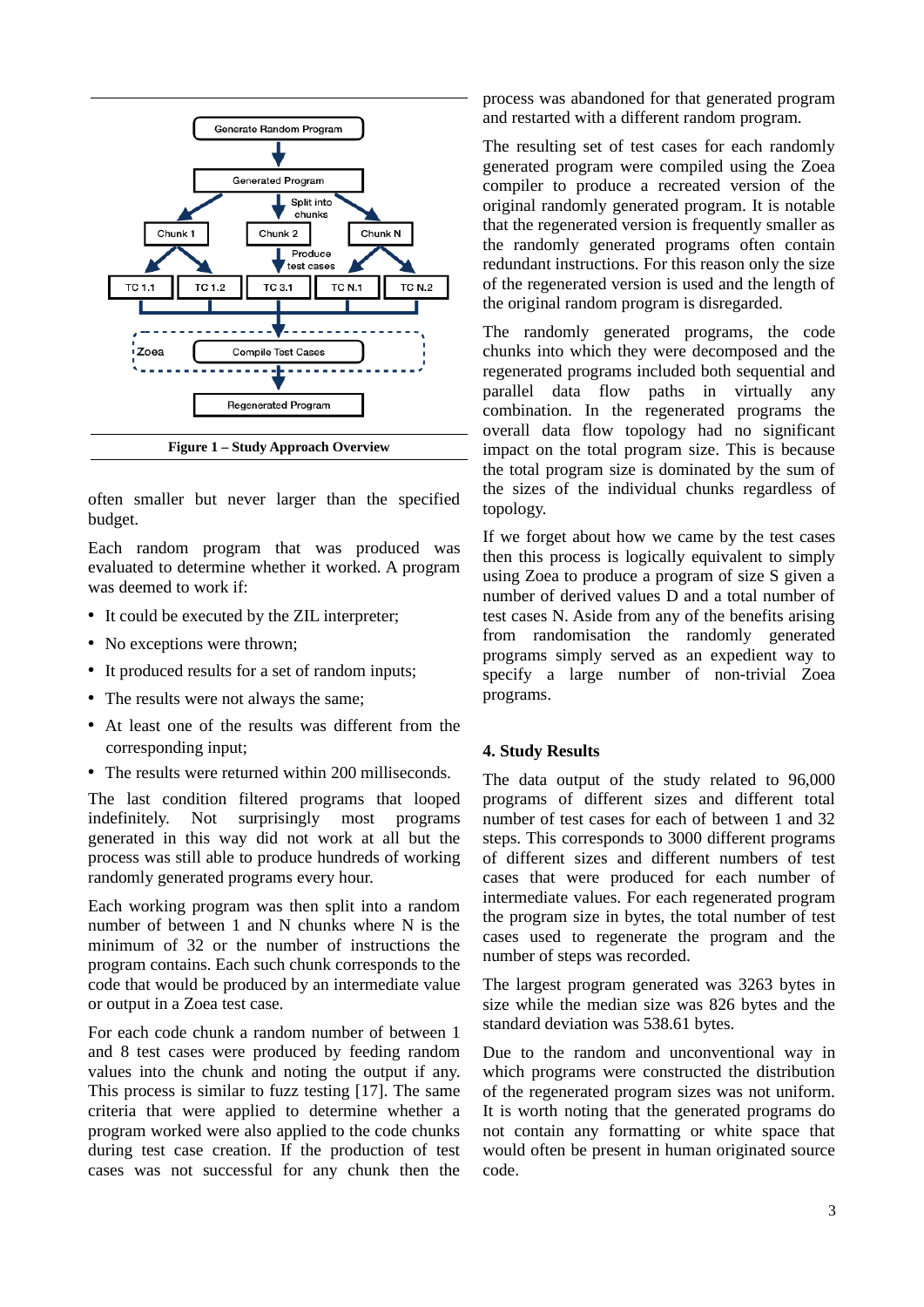

**Figure 2 – Regenerated Program Sizes**

Figure 2 shows a plot of the number of regenerated programs against regenerated program size in bytes. It can be seen that many very small programs were produced and few larger programs. Random generation of larger programs takes much more time than does generation of smaller programs. Also, it is more likely that a larger random program will be defective for some reason than a smaller one.

While the sizes of the randomly generated programs were specified to some extent the sizes of the regenerated programs were not. As we have already noted there were significant variations between the sizes of the generated programs due to



**Figure 3 – Regenerated Program Size by Test Cases for each Number of Steps**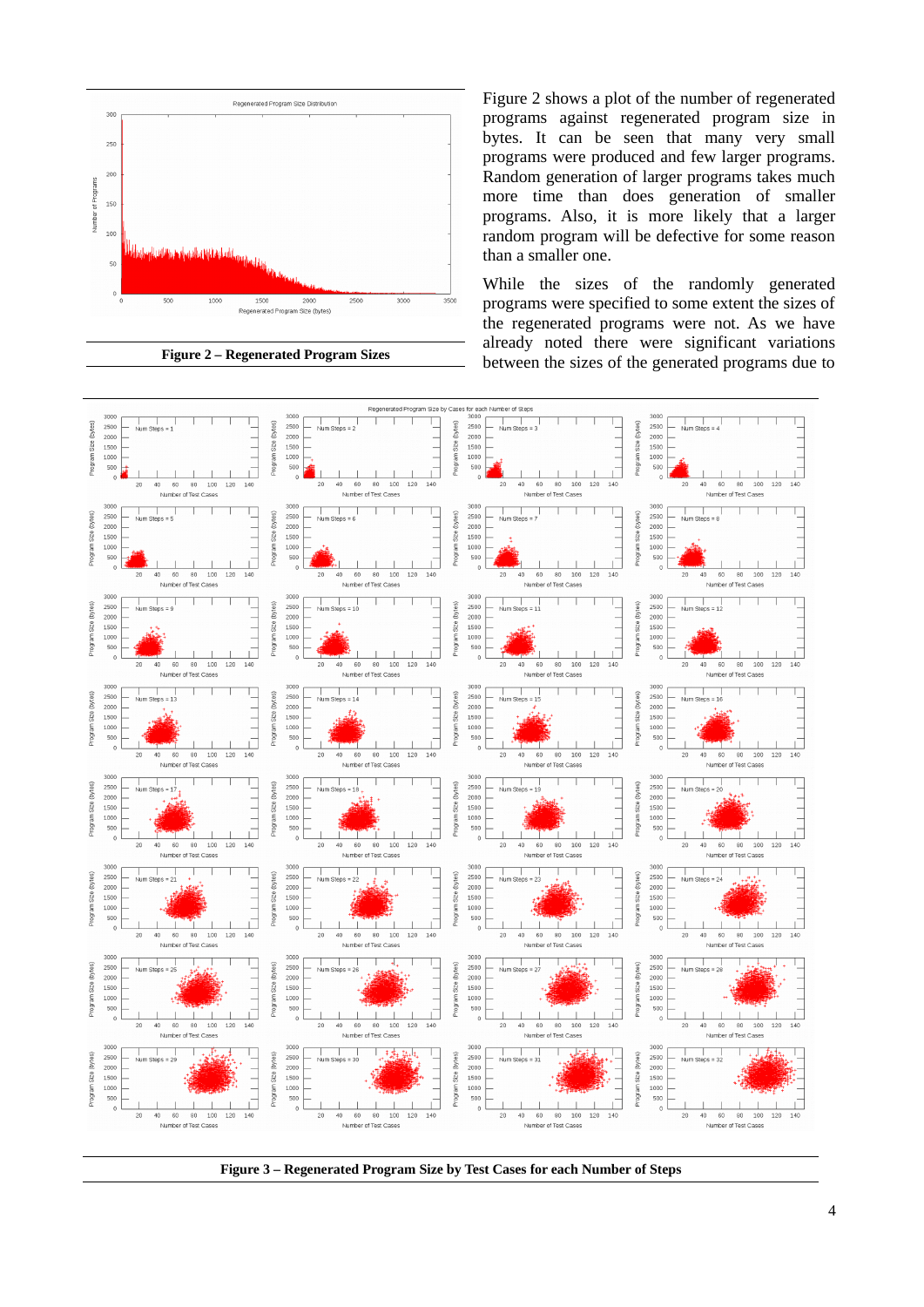factors such as redundant instructions. In addition there are often many different ways to express the same logic in code. The Zoea compiler will generally identify the most concise solution possible.

The distribution of program size in the results corresponds to the regenerated programs as these are what the test cases and intermediate values actually specify in Zoea. For these reasons the distribution of program size is neither flat nor an inverse distribution as would normally be expected. It would have been possible to force the distribution to be more even in terms of program size however this would have required considerably more time than was available. It would also have involved discarding many working programs of small and intermediate size.

Program size is measured in bytes. There is no accurate way to translate this measurement into commonly used metrics such as lines of code as any such mapping must take account of the programming language used, data element sizes as well as developer formatting preferences. In approximate terms the largest programs generated in this study correspond to conventional programs that are well over 100 lines long.

Figure 3 shows the results as a series of plots of regenerated program size against total number of test cases for each number of steps. Each of these individual plots includes 3000 separate data points. Generally it can be seen that program size increases as the number of steps and the number of test cases increases. It can also be seen that the dispersion of the individual points increases as the number of steps and the number of test cases increase.

Figure 4 summarises the results in a single plot by showing median regenerated program size as a colour coded scatter plot against the number of steps and total number of test cases. The overall trend of increasing program size with increased number of steps and test cases is also apparent. It can be seen for example that with 10 steps we have results for programs specified by between approximately 20 and 50 test cases. On average this corresponds to between 2 and 5 test cases per step specified. The actual numbers of test cases for each step that go to make up each program is of course more complicated. In this study we are only considering the total number of test cases for each regenerated program.

Figure 5 provides a three dimensional plot of the study results. This plot uses a weighted average of any points with the same number of steps and test cases. The apparent peaks on the right are the result of outliers and relative sparsity of data rather than being actual features in the data.

Figures 6 and 7 show separate plots for regenerated program size against total number of test cases and regenerated program size against number of intermediate values respectively. The X-axis on both of these plots has been randomly jittered in order to allow better visibility of individual samples and also to provide a better indication of sample density where samples would otherwise be overlaid. An approximately linear relationship can be seen in both cases. Both plots also exhibit heteroscedasticity or non-constant variance which is a common characteristic of datasets in which values can have large ranges [18]. The presence of heteroscedasticity compromises the ability to carry out regression analysis which assumes that variance is constant. This can be corrected through a number of strategies including mapping the data or weighted least squares regression.

In this study the presence of increasing variance is not surprising given the combinatorial nature of program structure and composition. Large programs are made up of many smaller elements which can vary considerably in size. As programs grow in terms of their Halstead length the potential variability in their overall size in bytes becomes ever larger.

The data for figures 6 and 7 were mapped using the approach described in [18]. The Y-axis was transformed using each of log, square root and reciprocal. Of these square root achieved the greatest consistency in terms of variance while all of the transforms removed linearity. The same process was repeated with the X-axis values with the objective of restoring linearity. Again the square root transform yielded the best results in both cases. Figures 8 and 9 show the transformed results for program size against the number of test cases and program size against the number of steps respectively. These are clearly linear and have consistent variance. The Pearson correlation coefficients are 0.917 for program size by cases and 0.920 for program size by steps – both of which represent very strong positive associations.

# **5. Discussion and Future Work**

The key finding of this study is confirmation of the intuition that increasing numbers of intermediate values can be used with CIP to create correspondingly larger resulting programs – at least within the program size range for which results were obtained. The study also confirmed a similar relationship between the number of test cases and program size.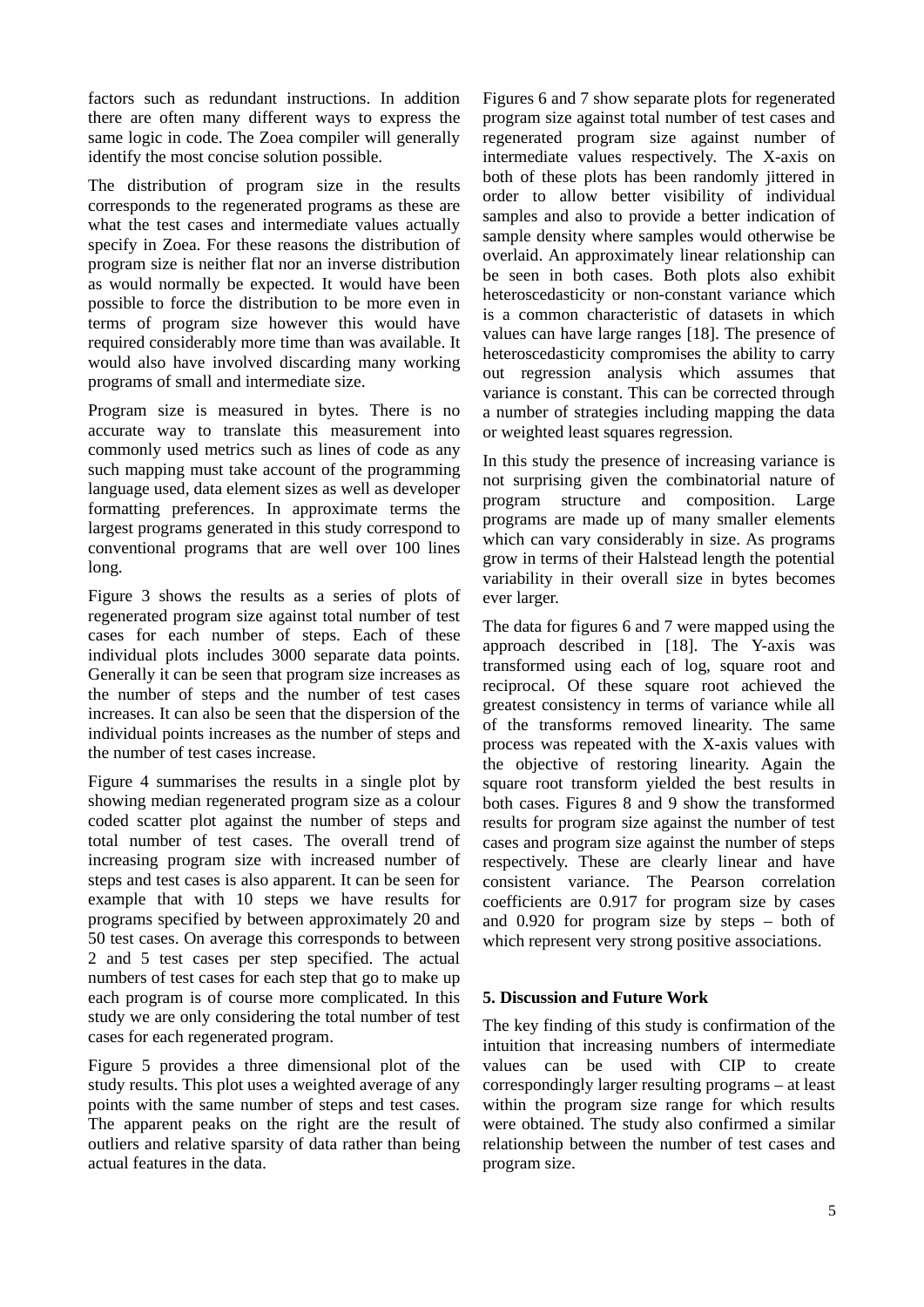



Program Size by Test Cases

350

 $3000$ 

2500

 $200<sup>o</sup>$ 

150

1000  $50<sup>°</sup>$ 

Program Size (bytes)





**Figure 6 – Program Size by Test Cases Figure 7 – Program Size by Steps**

 $120$ 





If the number of intermediate values is fixed then increasing the number of test cases supports the creation of larger programs. Similarly if the number of test cases is fixed then increasing the number of intermediate values can also support the creation of larger programs.

The results are not a total surprise however before the study was conducted the nature of the relationship between test case numbers, intermediate values and program size was not known with certainty.

The numbers of test cases or steps involved in the production of the larger programs in this study might seem high but in practise these numbers should be lower. No attempts were made in the study to minimise the number of test cases nor the number of steps required to specify a given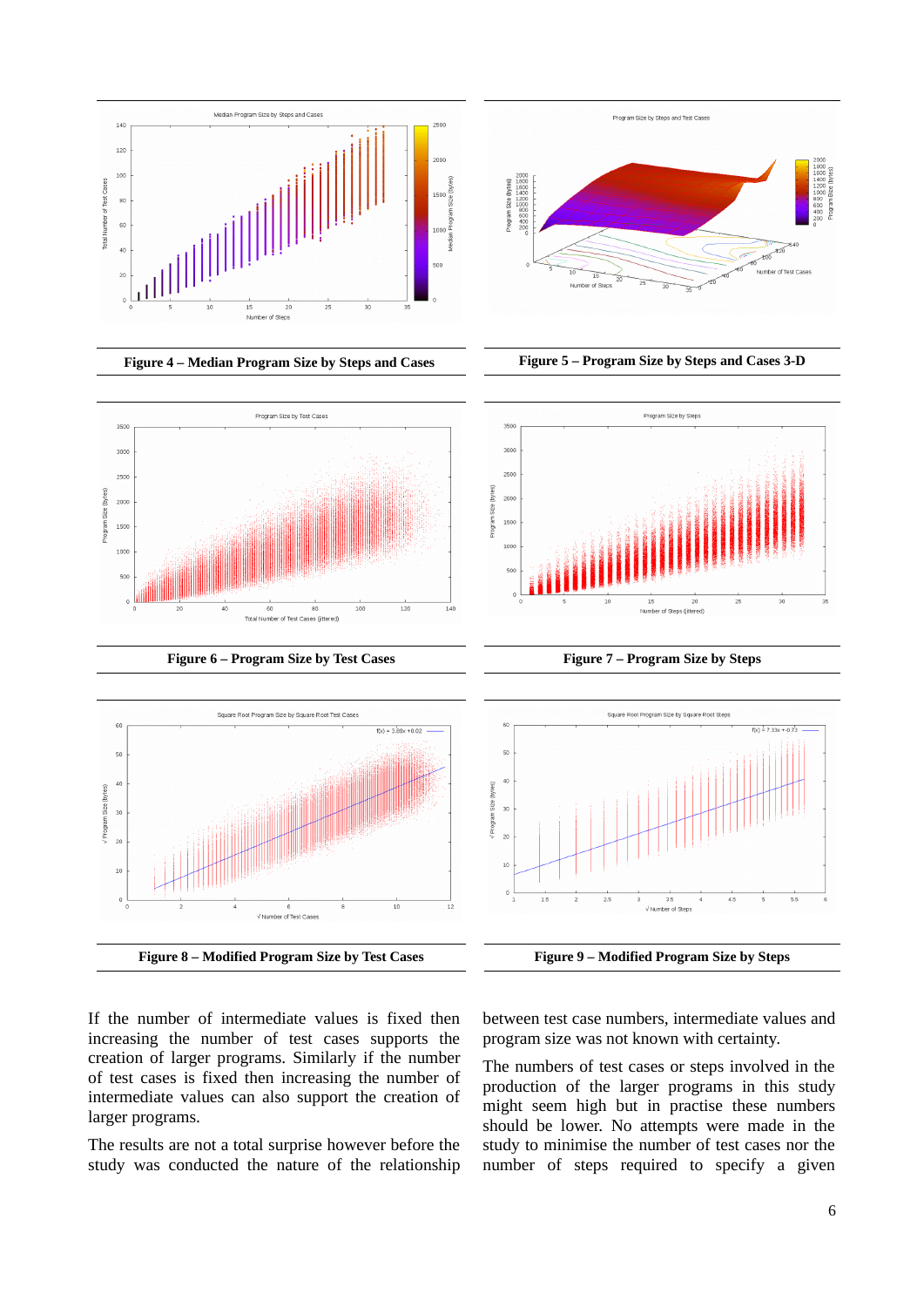program. Instead the results reflect the sizes of programs that are possible to generate with sets of largely random test cases. Also, the Zoea programs that were generated in the study do not utilise other composition mechanisms such as uses or subsidiary test cases that would normally be used in programs of any significant size. In this regard the Zoea programs that were produced are somewhat atypical but this does not detract from the results as the study was designed to investigate a single form of composition.

The findings are also applicable as a lower bound to subsidiary test cases in Zoea Visual. Where subsidiary test cases are simply used with identical data values to the parent diagram they are equivalent in their expressive power to intermediate values. However, subsidiary test cases when used with different values are a much more powerful construct that can significantly reduce the overall number of test cases required. A separate study would be necessary to investigate this further but it would be expected that subsidiary test cases support the generation of larger programs with fewer cases and that this relationship would also be at least linear.

The current study could be extended in a number of ways. In particular it would be interesting to investigate still larger regenerated programs together with greater numbers of test cases and intermediate values. The main impediment to this would be the time and resources required for the random generation and compilation of many very large programs. One possible strategy to overcome these obstacles would be to create a very large set of small program fragments from which any number of large programs could be assembled. This approach would effectively enable us to extrapolate the results to virtually any program size with ease. Care would need to be taken to ensure sufficient diversity in generated programs however such a strategy would require each code fragment to be compiled by Zoea only once.

The current study has considered only the total number of test cases required to regenerate programs across any number of steps. This ignores a level of detail where each step has an associated number of test cases and each regenerated program has a distribution of test case numbers across all steps. Perhaps there is more insight to be had here.

Similarly we have not considered the size, makeup or information content of the test cases themselves. Experience with Zoea Visual suggests that where test cases include compound data structures such as arrays a smaller number of test cases is often required in order to specify a program of a given complexity. It is apparent that the expressive power of a set of test cases as a program specification is closely related to the number of data elements that it contains, as well as its Shannon [19] or Kolmogorov complexity [20]. The broader role of information theory in the formulation of test cases is an interesting topic and there would seem to be considerable scope for further work in this area [21].

We do not expect the overall data flow topology of the regenerated program to influence the results. This could also be confirmed experimentally.

The current study has not considered the 'use' form of composition in Zoea in any way. Investigating this would present some challenges. In order to do so we would have to be able to define programs  $P_{parent}$  and  $P_{child}$  in such a way that  $P_{parent}$  can use  $P_{child}$ in its compilation when suggested - either always or at least with a non-zero probability. If we can produce a solution for  $P_{parent}$  without the need for use composition then any code fragment from the solution code for  $P_{parent}$  could represent the code for a possible  $P_{child}$ . However, at some point sufficiently large or complex programs built using CIP will require use composition in the first place in order to produce any solution. Alternatively, if we take a bottom-up approach we can generate random code for  $P_{child}$  and then use it to attempt to produce a random  $P_{parent}$  that uses  $P_{child}$  – repeating this process until we are successful. Using this latter approach it would be possible to iteratively produce ever larger random programs through use composition with any number of different used programs at each level. This should be able to demonstrate that very large programs can be constructed with CIP through use composition. At each stage we could also produce a set of test cases for the generated program. These could then be used to attempt to regenerate an equivalent program without use composition. This would help us to understand the size limits of programs that could be built without use composition.

# **6. Conclusions**

We have presented the results of a study that investigated the relationships between the number of intermediate values in a CIP specification, the total number of test cases and size of the resulting program. In the study 96,000 random programs were generated, decomposed and transformed into sets of test cases. The test cases were then used to regenerate new versions of the original programs using the Zoea compiler. The study has shown that linear relationships exist between the number of intermediate values and program size, and between